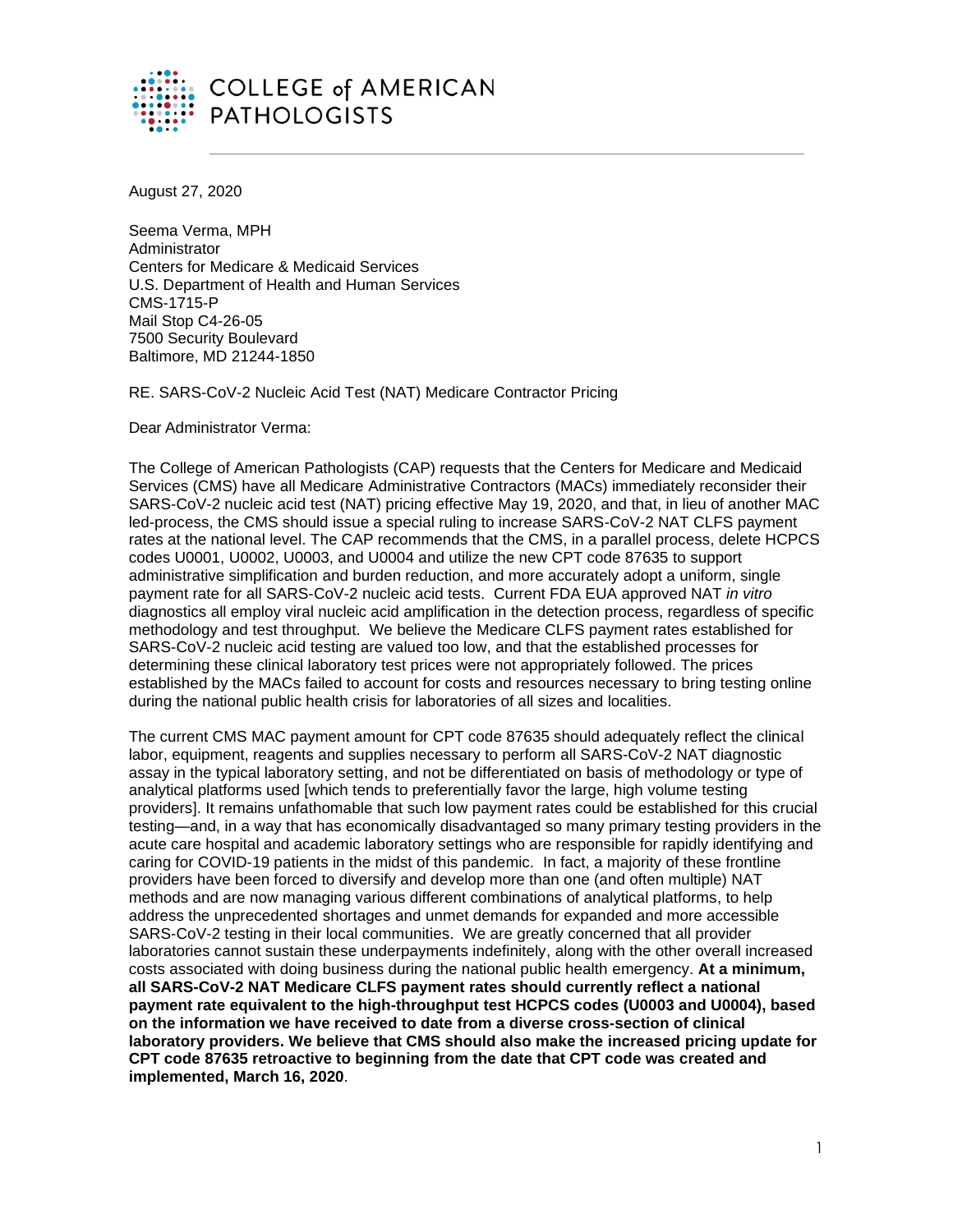

As the world's largest organization of board-certified pathologists and leading provider of laboratory accreditation and proficiency testing programs, the CAP serves patients, pathologists, and the public by fostering and advocating excellence in the practice of pathology and laboratory medicine worldwide.

The CAP understands the complexities and evolution of the COVID-19 pandemic and related SARS-CoV-2 nucleic acid testing. The created HCPCS codes served as important steps to support the immediate need for testing. Unfortunately, as the pandemic has evolved, the ongoing need for this testing has been exacerbated by the need to decrease the time from specimen procurement to test result notification (a.k.a., turnaround time), so that patients can be quickly identified, quarantined, and begun on an appropriate treatment regimen. In many circumstances, the only way to accomplish this is by decentralizing the testing from remote, national/regional commercial laboratories to local hospital and clinic laboratories, including point-of-care methodologies. By their very nature, timesensitive testing for the diagnosis and management of symptomatic individuals with COVID-19—as well as minimizing asymptomatic SARS-CoV-2 infection/exposure risks in the delivery of other health care (e.g., surgery, invasive procedures)—at these sites will not always be "high throughput" and will typically have a higher (not a lower) cost per test. However, they provide an essential (timely) result for the treating clinician to make key medical decisions at the frontline. Unfortunately, the current HCPCS NAT coding paradigm does not adequately recognize these important contributions and the full cost burden of providing testing across the continuum of all laboratory settings.

## **CMS Should Delete HCPCS U Codes and Utilize CPT Code 87635**

The CAP urges the CMS to delete HCPCS codes U0001, U0002, U0003, and U0004 and utilize the new CPT code 87635 to accurately report and price laboratory tests for SARS-CoV-2 nucleic acid detection. We believe the HCPCS codes are unnecessary present significant financial barriers and confusion among providers, who must utilize whichever testing modality will provide urgently needed results rather than selecting among modalities that are often only theoretically available due to lack of critical supplies. CPT code 87635 accurately and succinctly describes the tests being performed and there is neither need nor benefit to subdividing the test descriptions.

## **CMS Payment Rates are Inadequate to Cover Test Costs**

The CMS announced approximated payment rates of about \$36 for Centers for Disease Control and Prevention (CDC) developed coronavirus (SARS-CoV-2) NAT procedures, approximately \$51 for laboratories performing non-CDC tests, and \$100 for tests making use of high throughput technologies - these payment rates cause great concern and confusion amongst providers.

Based on our review of costs from our members providing or seeking to offer these tests in their laboratory, a SARS-CoV-2/COVID-19 survey of directors of CAP accredited laboratories, a study of hospital charges across the country, and in depth interviews with laboratory cost managers, **it is clear that the lower payment amounts set for these tests by the CMS are woefully inadequate to cover the costs in the typical laboratory performing SARS-CoV-2 nucleic acid testing.** 

The payment rates were set without access to costs and charges for the test, and the MACs have not provided any methodology used to establish their rates. The cost of the reagents, supplies, and clinical labor involved to provide one of these tests, as well as the incremental equipment and other fixed capital costs, far exceed the current MAC reported payment amounts.

All of the laboratory cost managers we interviewed indicated their laboratory must utilize multiple testing platforms as they struggle to keep up with test demand. The multiple platforms are necessary as typically no single vendor can reliably supply testing reagents and other supplies, and thus provide the necessary flexibility to deal with the continuously erratic supply chain. As one testing platform runs low or out of supplies, others are brought online until needed supplies are obtained. It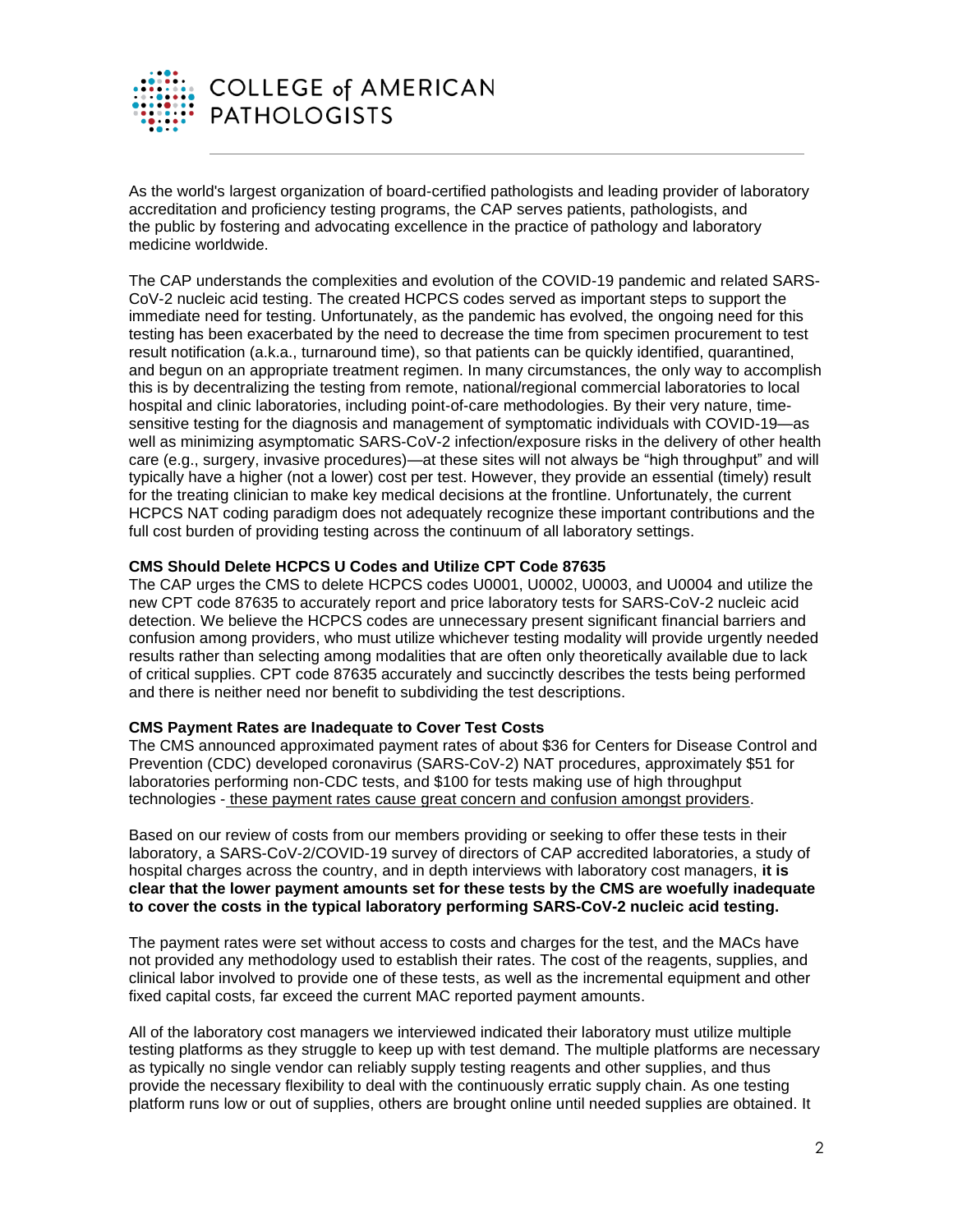

is not atypical for laboratories to be forced to utilize a combination of high and low throughput platforms in order to address the clinical need. Additionally, as laboratories develop and maintain multiple testing platforms to keep up with the demand for SARS-CoV-2 tests, they purchase new equipment, set up the equipment, develop protocols, proficiency test, initiate supply chains, train clinical staff, run tests, and maintain the equipment. Laboratory cost managers also report that when there is insufficient testing capability, they also send the tests out to large laboratories, adding an additional layer of costs and delayed results. Significant costs are being incurred across the country as laboratories struggle with this crisis. All laboratories reported that they will report significant losses and do not anticipate making them up.

Inadequate pricing for SARS-CoV-2 NAT procedures will severely limit the number of laboratories that would be willing to continue offer these tests and will adversely impact national/local efforts to increase testing capacity and improve access to testing. If this situation is not addressed quickly, this will only exacerbate testing delays and further complicate the current crisis. In the current scenario, large, medium, and small hospital laboratories are all necessarily involved in providing these tests. In fact, our recent survey found that medium-sized hospital labs account for 2/3 of labs providing SARS-CoV-2 nucleic acid testing.

From our survey, only 30% of independent labs and 38% of reference labs reported providing SARS-CoV-2/COVID-19 related testing. Academic and non-academic hospitals together accounted for 80% of the labs providing this testing; 74% of labs based in academic hospitals and 70% of labs based in non-academic hospitals are currently offering SARS-CoV-2 nucleic acid detection tests. Large independent and reference laboratories have significantly different cost structures (lower costs) than do most hospital laboratories; the basis for this cost efficiency is batch testing volume, and the price paid by the community for this cost efficiency is long turnaround time and consequent diminished clinical utility of the results. The CAP believes that the cost structures of the typical laboratory performing SARS-CoV-2 testing should be taken into account when these prices are determined and the only way to address inadequate testing levels will be to establish prices that cover the costs of these tests where they are both typically and most effectively being provided.

Commercial payers, seeking to set appropriate pricing, typically refer to MAC pricing as a benchmark for their own fee schedules. The CAP recently submitted its recommendation to the CMS for the Clinical Laboratory Fee Schedule for its Annual Laboratory Public meeting June 22, 2020, for calendar year 2021 pricing of CPT code 87635. Our recommendation is for a cross-walked price of \$95.80 for CPT code 87635 as shown below: Crosswalk to 87502 *Infectious agent detection by nucleic acid (DNA or RNA); influenza virus, for multiple types or sub-types, includes multiplex reverse transcription, when performed, and multiplex amplified probe technique, first 2 types or subtypes as comparable resources are required to complete the assay*. Inappropriate pricing hinders the progress of controlling this virus. The current CMS MAC payment amount for CPT code 87635 does not adequately reflect the clinical labor, equipment, reagents, and supplies necessary to perform this SARS-CoV-2 diagnostic assay in the typical laboratory setting. **The CAP urges the CMS to immediately (ahead of calendar year 2021) to establish increased SARS-CoV-2 test pricing for CPT code 87635.**

## **MAC Process for Developing Payment**

The CAP is concerned with the lack of transparency and full disclosure associated with the SARS-CoV-2 test prices established by the MACs. According to the CMS, MAC-specific amounts are supposed to be established using the following sources of information, if available: (1) charges for the test and routine discounts to charges, (2) resources required to perform the test, (3) payment amounts determined by other payers, (4) charges, payment amounts, and resources required for other tests that may be comparable or otherwise relevant, and (5) other criteria that CMS determines appropriate. While the CMS first published prices from each of the MACs on March 12, 2020, and